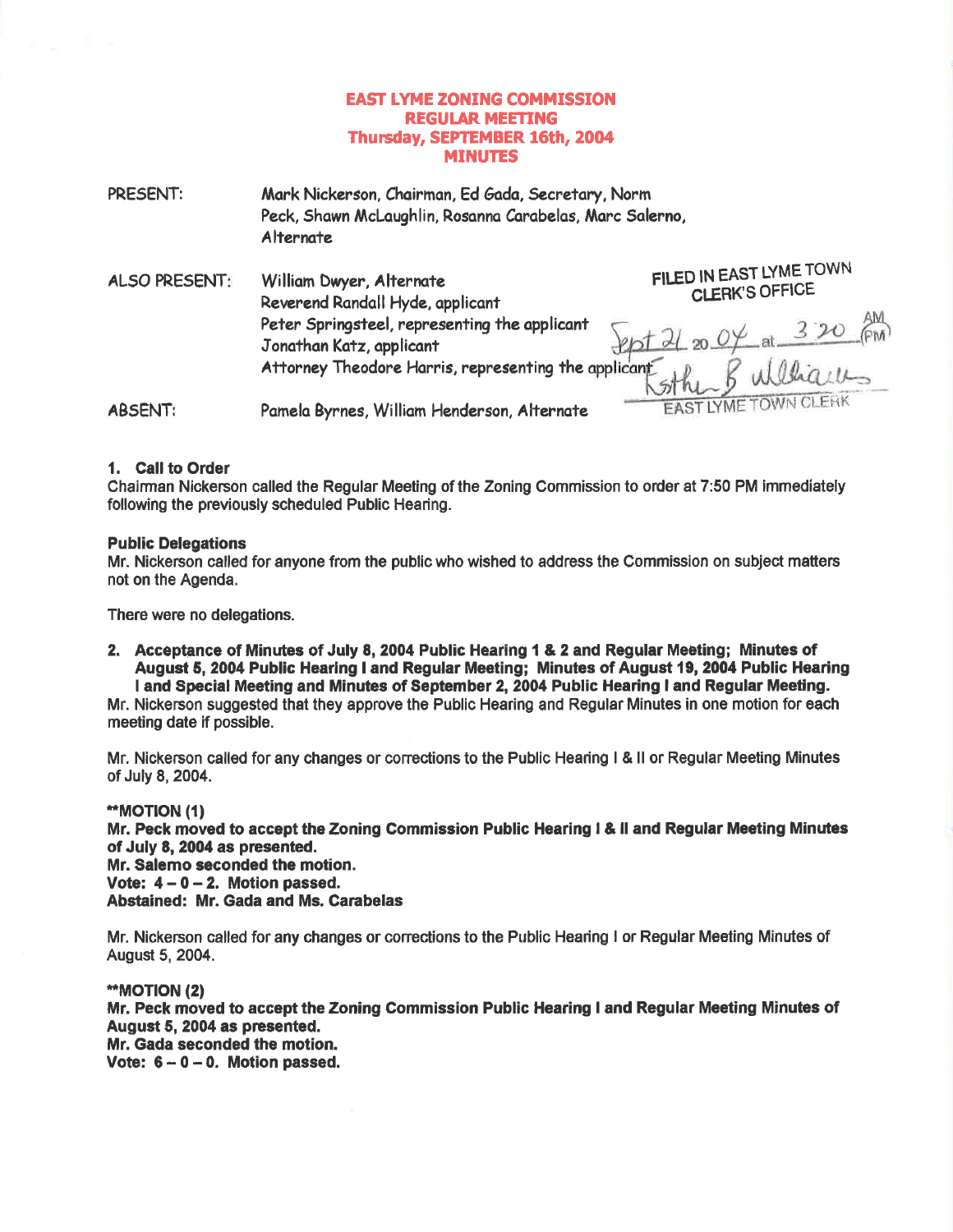Mr. Nickerson called for any changes or conections to the Public Hearing I or Special Meeting Minutes of August 19, 2004.

#### \*\*MOT|ON (3)

Ms. Garabelas moved to accept the Zoning Commission Public Hearing I and Special Meeting Minutes of August 19, 2004 as presented. Mr. Gada seconded the motion. Vote:  $4 - 0 - 2$ . Motion passed. Abstained: Mr. Peck and Mr. Salemo

Mr. Nickerson called for any changes or corrections to the Public Hearing I or Regular Meeting Minutes of September 2, 2004.

.\*MOT|ON (4)

Mr. Peck moved to accept the Zoning Gommission Public Hearing I and Regular Meeting Minutes of September 2, 2004 as presented.

Ms. Carabelas seconded the motion. Vote:  $5-0-1$ . Motion passed.

Abstained: Mr. Salerno

- 3. Application of Reverend Randall Hyde and Harvest Christian Fellowship Church to operate a Church at 5 Freedom Way, Niantic, Gonnecticut.
- Mr. Peck recused himself from this discussion.
- Mr. Nickerson seated Mr. Dwyer, Alternate for this discussion.

Mr. Nickerson said that it was nice to see businesses grow and be able to move and stay in this Town. The only negative here is the parking and he thinks that the applicant who has said that he would add other hours of service has resolved this. He dlso said that he thinks that if the memberchip grew that much that they would run out of space inside before they ran out of parking outside.

Mr. Dwyer said that he is not against religion, but – this is an industrial area and this is a Church and they do not pay taxes.

Mr. Nickerson said that no matterwhere a Church is, they do not pay taxes.

Ms. Carabelas said that they are only renting space forthe Church and that the owner of the building still has to pay taxes on the building.

Mr. Dwyer said that they are using industrial space for non-industrial purposes.

Mr. Nickerson said that there are a number of businesses up there that are non-industrial and cited a fitness center, an insurance agency, daycare and another church as examples.

Ms. Carabelas said that she feels that this is an appropriate place and would like to make a motion

#### \*MOT|ON (5)

Ms. Garabelas moved to approve the application of Reverend Randall Hyde and Harvest Ghristian Fellowship Ghurch to operate a Church at 5 Freedom Way, Niantic, Connecticut. Mr. Salemo seconded the motion. Vote:  $6 - 0 - 0$ . Motion passed.

Note: Mr. Peck returned to the table and Mr. Dwyer, Alternate returned to the audience.

## 4. Application of Peter J. Springsteel for a Coastal Site Plan review to partially demolish and reconstruct and enlarge an existing single family dwelling.

Mr. Nickerson called for the applicant or their representative to present this to them, Peter Springsteel of 105 Stan Street, Mystic, CT said that he is the Architect for Peter & Rosalind Shoemakerwho are the owners of the property located at 307 Giants Neck Road in Niantic, CT. He explained that Giants Neck Beach has their own private Zoning and that they have gone through them and been approved. They have come to the Town Zoning as it is necessary forthem to do a CAM review even though they are in an independent zoning area. He walked them through the CAM review that he had prepared and submitted forthis application, He noted that the property is .214095 acres or 9,326-sq. ft. and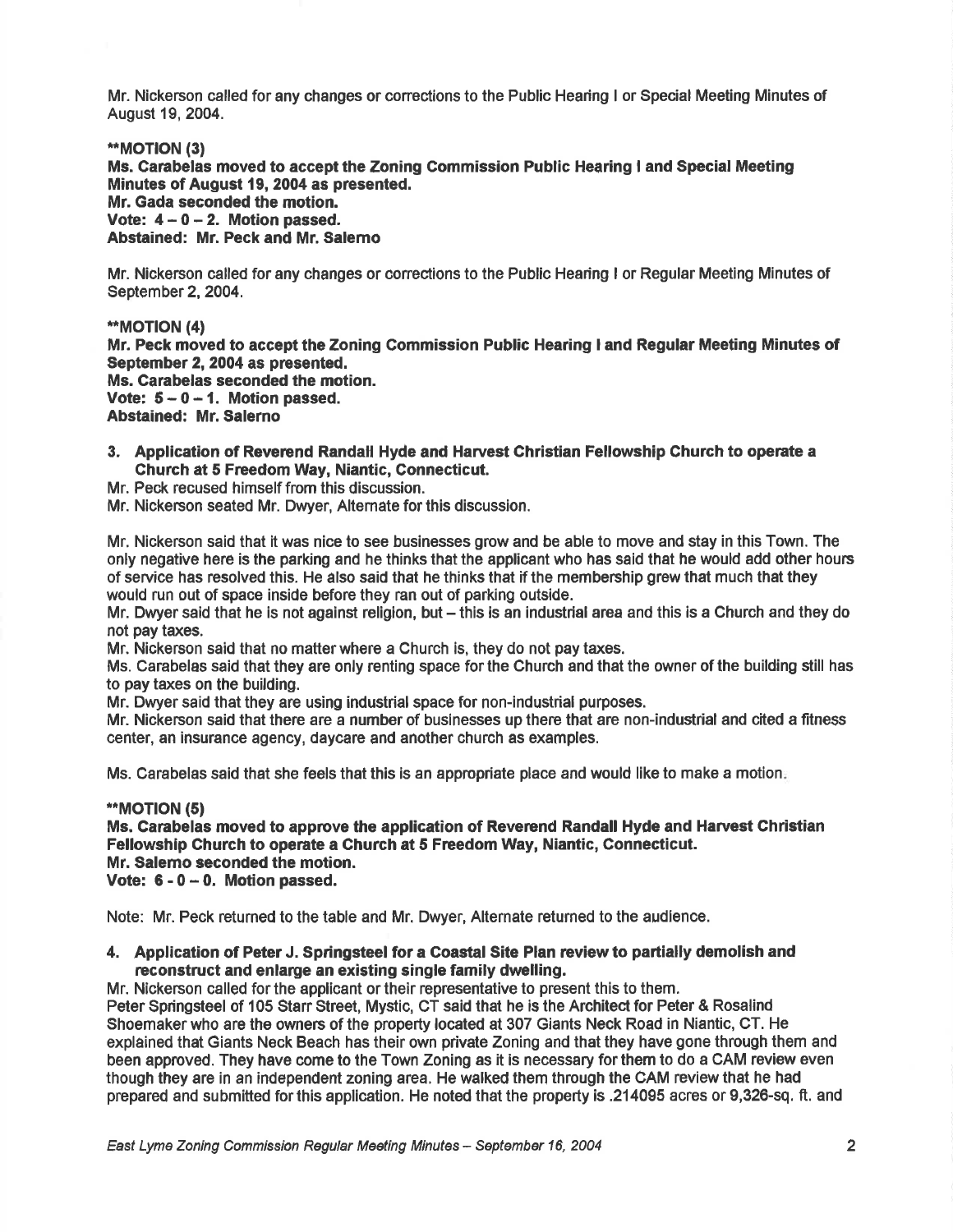is waterfront property. The Giants Neck Beach Association borders them on one side. This provides the members with access to the beach. He noted that a portion of the existing non-conforming structure will remain at the north end of the site and the existing two-story portion of the structure will remain at the south end of the site. A new two-story addition will be constructed to attach the north and south ends of the existing structure. A new full height foundation will replace the existing crawl space foundations under the main twostory structure. The total lot coverage of the proposed and existing structures is 30% or 2.797-sq. ft. including the garage and miscellaneous porches. Municipal water and sewer serves the area. A new stone and paver driveway will replace the existing blacktop driveway to minimize run-off. Gutter and downspout systems wlll direct rainwater to the lawn areas. As they are not in a flood zone, the flood regulations do not apply for this project. All excavated materials will be taken off site immediately as the site area is tight. He said that he would answer any questions they might have.

Ms. Carabelas asked who approves this.

Mr. Springsteel said that Giants Neck Zoning approved the application while they approve the CAM. The Zoning Officer, Mr. Mulholland would come out during the job and make sure that everything is in order. He also would have sent copies of this CAM report to the DEP. Had there been issues of concem to them, they would have heard from the DEP on this.

Mr. Nickerson asked if the building is going to be any closer to the water.

Mr. Springsteel sald no.

Mr. Nickerson asked how high the seawall is.

Mr. Springsteel said that it is about 5' tall and that it separates the flood A zone from the B zone.

Mr. Nickerson said that a concern would be the excavation as it is going to be a significant amount at 250 cubic yards. Would they be storing any of it on the property as this could create a run-off problem.

Mr. Springsteel said no as there is no room. lt has to be put in a truck and moved off-site immediately.

Mr. Salemo asked if there is enough room for trucks on the property.

Mr. Springsteel said yes, for one at a time.

Mr. Salerno asked if there would be a silt fence around the area.

Mr. Springsteel said yes.

Mr. Nickerson noted that he has a memo from Mr. Mulholland indicating that he has reviewed this CAM report and concludes that it meets all reasonable methods to mitigate any mishaps.

#### \*MOTION (6)

Mr. Salemo moved to approve the CAM report of Peter J. Springsteel to partially demolish, reconstruct and enlarge an existing single family dwelling on the property owned by Peter & Rosalind Shoemaker located at 307 Giants Neck Road, Niantic, GT, finding that it meets all reasonable methods to mitigate any potential mishaps.

Ms. Carabelas seconded the motion.

Vote:  $6 - 0 - 0$ . Motion passed.

## 5. Application of Theodorc Harris to amend Section 12 of the Zoning Regulations to permit accessory residential use for golf courses.

Mr. Nickerson took a few minutes for the Commission to review the minutes of the Public Heafing to refresh them regarding this application prior to discussion. He also noted that they would need four for a vote. Ms. Carabelas said that she would abstain from voting, as she was not present forthe public hearing. She added that she would also abstain from the discussion.

Mr. Mclaughlin asked what the definition of a regulation golf course was as he said that they were going to get that information.

Mr. Nickerson said that a Regulation 18-hole golf course is one of not less than 5000 yards in length. This would take out small executive or putt-putt courses.

Mr. Peck commented that he had a note that the 200 acres could be changed to 250 acres if they wanted this. He said that he thought it was a good change.

Mr. Nickerson said that he also thought that 250 acres would be the right way to go.

Mr. Peck said that he had a question about accessory use and how it would be bullt and what comes first. He suggested that they might want to require construction of both at the same time.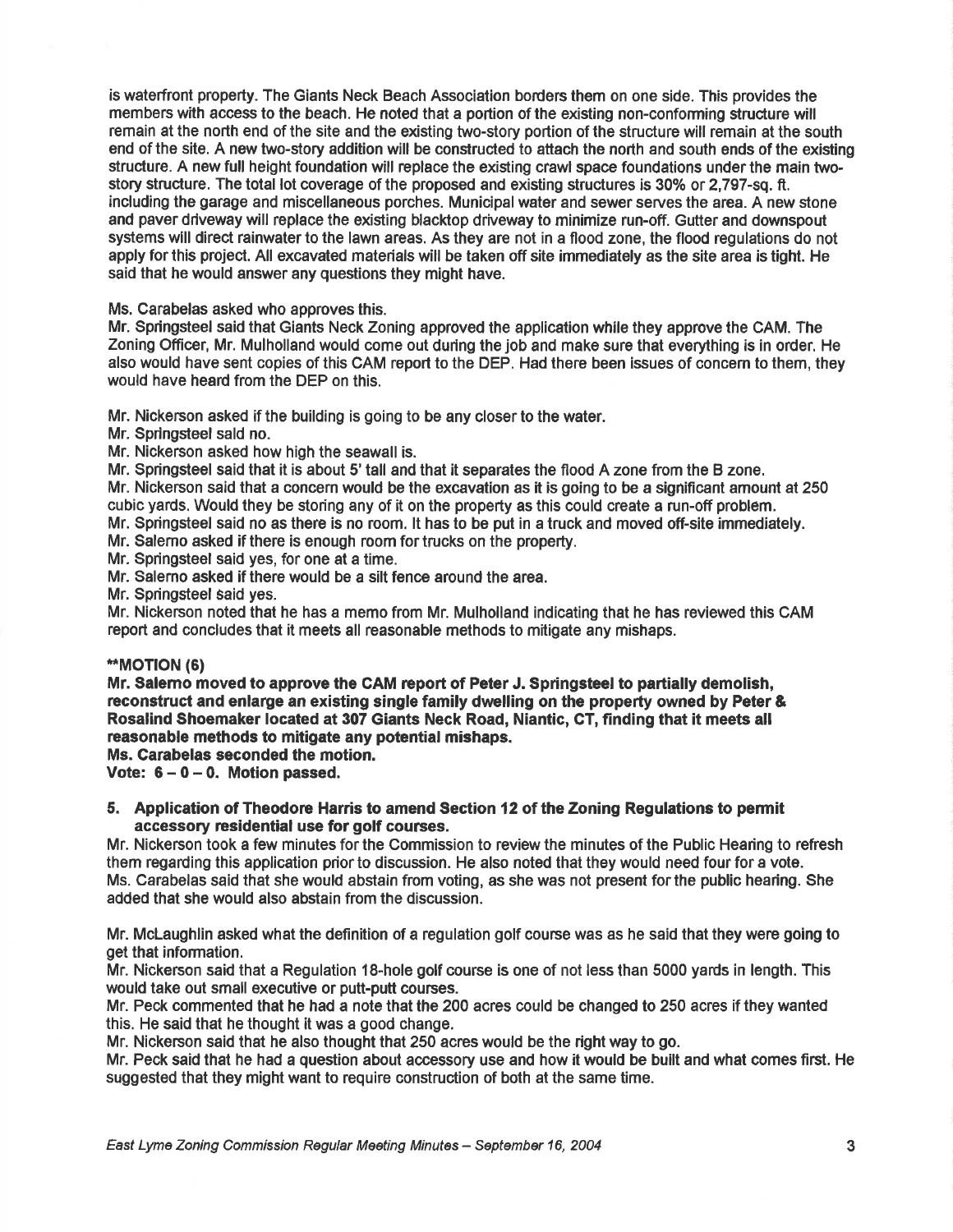Mr. Nickerson noted that there is a statement on Page three of the minutes where it states: 'Mr. Mulholland said that it should be viewed that the primary use would have to be built flrst, outside of the 70 units (SU-E), before any other can be built. They would have to have the golf course, as there can be no 'accessory' without it.'

Mr. Peck said that in light of that, he did not think that the wording had to be changed as it states residential as the accessory use to the golf course. He added that he thinks that this is something good for the Town. Mr. Nickerson concuned that nothing could be built without the golf course and added that there is probably no way that they would see this remaining as woods forever and this would be great forthe Town to have a regulation 18-hole golf course,

Mr. Salerno said that the density calculation is based on 85% and asked for feedback on having it be 85% or removing the wetlands and steep slopes, which in this case would bring it to 78%.

Mr. Peck said that they have to keep in mind too that this 85% is a 15% gift  $-$  it has never been done in our regulations before - and it is a gift. He noted that this is also by speclal permit.

Mr. Nickerson said that he understands the concem however be thinks that there is enough protection with the golf course as it requires a lot of acres and could incorporate some pond or lake areas as part of the golf course. A golf course needs a lot of water and he said that he thinks that overall it would create a burden to do it that way. He asked for other opinions,

Mr. Peck sald thet they are dealing with a non-site specific regulation here and he questions how they can use this specific piece of property here. The Town does not have a regulation golf course and he would like to see one built in this Town. He said that he would like to encourage this project so they can have one as it has been worked on for years now. The 85% is a 15% gift as it is.

## \*MOT|ON (71

Mr, Peck moved to approve the application of Theodore A. Harris to amend Section 12 of the Zoning Regulations to permit accessory residential use for golf courses with the following changes: 1. Add new Section 12.1.4A: With respect to a golf course change to read: regulation 18-hole golf course of not less than 5000 yards in length, only, approved under Section 12.1.1A of the Zoning Regulations, a residential accessory use, by \$pecial Permit, subiect to the standards as outlined in Section 25.5. and change under III. Section 25.5 Add a new item to Section 25.5 as follows: Residential accessory use (golf course SU) - 1. Such use shall only be available on a parcel of not less than two hundred and fifty (250) acres. (changed from 200 acres). Mr. Mclaughlin seconded the motion.

Mr. Salerno said that they have seen three applications like this before them and he thinks that this is pretty site specific and is the most reasonable. The Town needs a golf course and they have given quite a bit here. Mr. Nickerson said that this is a regulation change and not site specific however, he feels that the market will be protected as it has its own set of limitations on how many could be built. He is also glad that they are not seeing another subdivision going in there.

## Vote:  $5-0-1$ . Motion passed. Abstained: Ms. Garabelas

Mr. Peck noted that this should be effective for Friday, September 24,2004.

# Old Business

1. Stormwater This work is in progress.

# 2. Aquifer Protection

This work is in progress.

# New Business

1. Application of Ralph and Rosemarie Whiting for a Special Permit and a change of zone to construct an elderly housing development on property identified as 40 Roxbury Road, Niantic, Gonnecticut.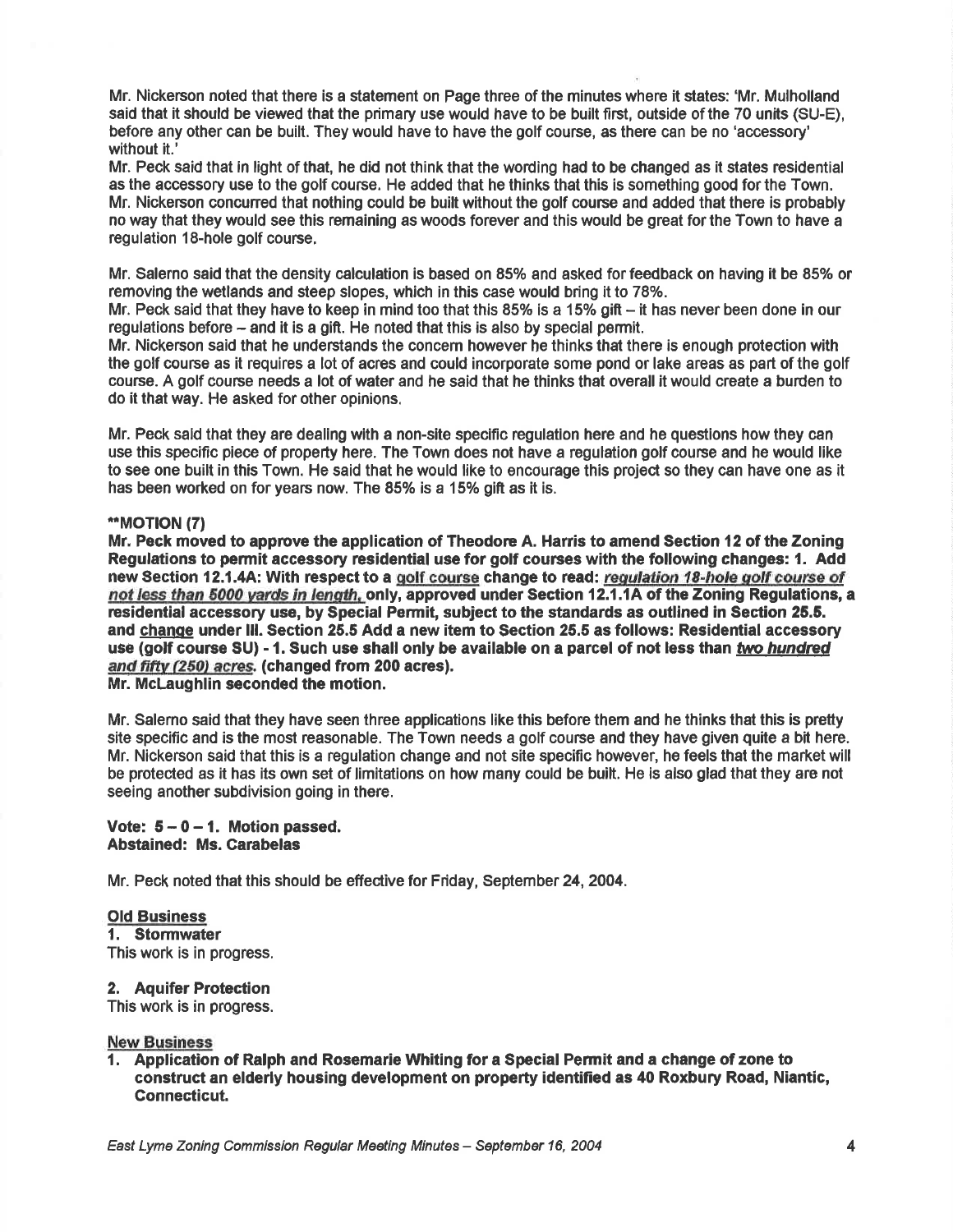Mr. Nickerson asked that the record show that he is requesting that Mr. Mulholland schedule this for public hearing in October or as soon as possible.

# 2. Any business on the floor, if any, by the maiority vote of the Commission

There was none.

# 3. Zoning Official

Mr. Mulholland was not present to comment.

# 4. Comments from Ex-Officio

Ms. Hardy was not present to report.

# 5. Comments fiom Zoning Board liaison to Planning Gommission

Mr. Nickerson said that he would see if he could attend the September 21,2004 meeting of the Planning Commission.

# 6. Comments from Chairman

Mr. Nickerson thanked everyone regarding Oswegatchie Hills and the recent news and noted that their bylaws state that the Chairman is the only person who should be talking to the press.

Mr. Peck noted that he and Ms. Bymes were on a subcommittee to look into a neighborhood business zone. He reported that they have met three times and looked over all of the streets in the Town and are working on a draft of recommendations that this Commission would be looking at.

Mr. Nickerson said that was great and added that he also knows that Mr. Mulholland has been speaking with the Main Street folks regarding a separate district forthe Main Street area.

Mr. Nickenson also reported that Mr. Mulholland has been trying to get out to the businesses to have them clean up the signboards. lf all of the businesses do this, they all would look so much better. He asked that if they have any suggestions regarding this to let Mr. Mulholland know.

# 7. Adjoumment

# \*MOTION (8)

Mr. Gada moved to adjoum this Regular Meeting of tho East Lyme Zoning Commission at 8:55 PM. Mr. McLaughlin seconded the motion. Vote:  $6 - 0 - 0$ . Motion passed.

Respectfully submitted,

Karen Zmitruk, Recording Secretory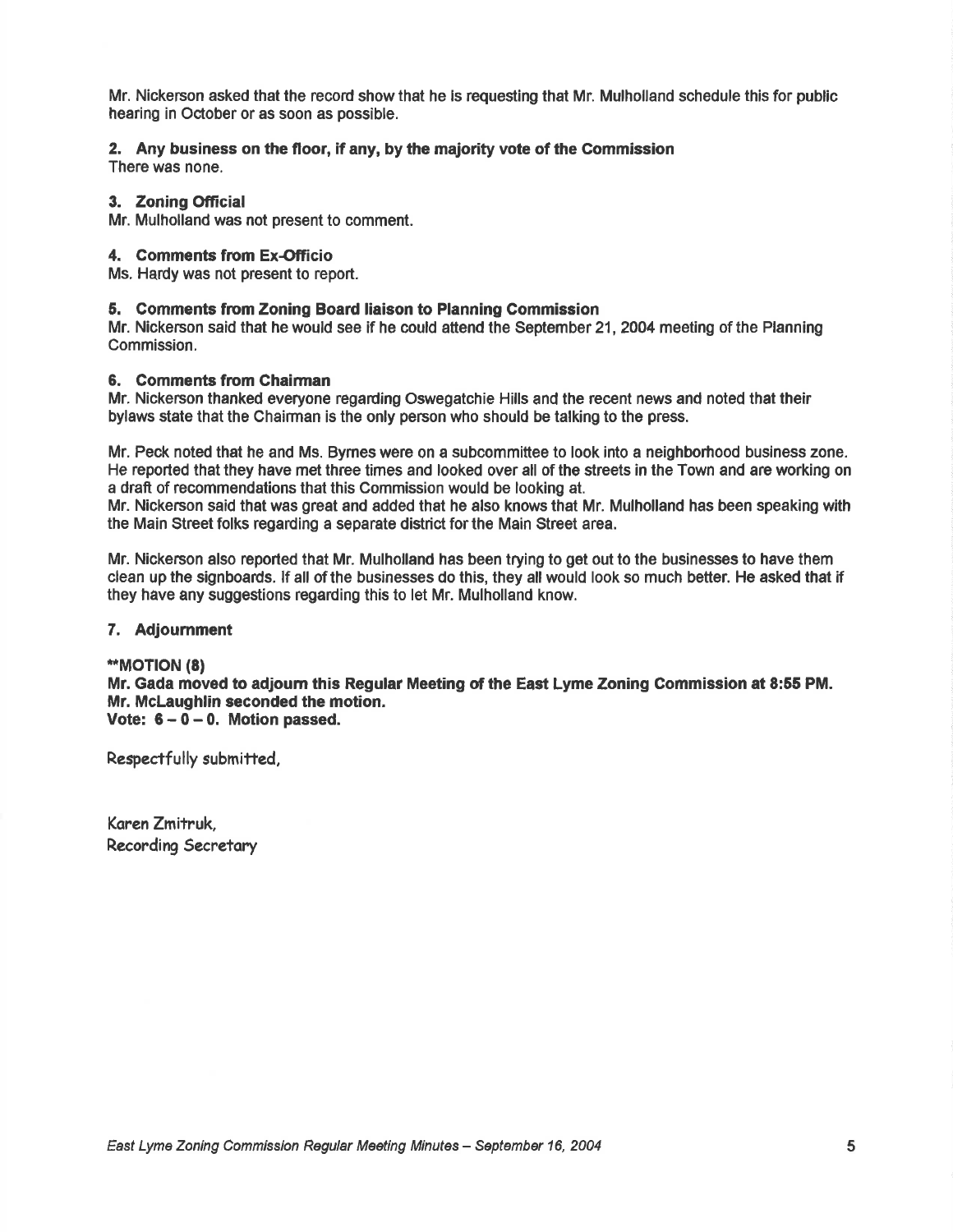# **PROPOSED ADDITION TO SECTION 12 OF THE ZONING REGULATIONS**

I. Add new Section 12.1.4A: With respect fo a golf course, only, approved under Section 1.1.1. A of the Zoning Regulations, a residential accessory use, by Special Permit, subject to the 12.1.1A of the Zoning Regulations, a residential accessory use, by Special Permit, subject to the standards as outlined in Section 25.5.

II. Modify Section 12.3.2 as follows, (add bold face item)

, For muti-family and golf course residential accessory use development, the following plans and information shall be included in addition to the information required to be submitted under Section  $25...$ "

III. Section 25.5. Add a new item to Section 25.5 as follows:

Residential accessory use (golf course SU)

1. Such use shall only be available on a parcel of not less than two hundred  $(200)$  acre

2. Not less than forty (40) percent of the overall area thereof, shall be devoted to such open space or golf course use.

3. Single family, duplex and/ortriplex units, only, shall be allowed under a common interest form of ownership.

4. Density: The average number of dwelling units per acre within the Community shall not exceed that which would be allowable based upon the minimum lot size of the underlying residential zone. This density calculation shall be based on eighty-five (85%) percent of the gross land area of the parcel.

5. Grouping: The shortest distance between any two structures shall be not less than the height of the taller structure, with a minium of 24 feet. Courts shall be completely open on one side. Maximum heights of any building in the development shall be two stories, but such height shall not in any event exceed 30 feet. The Commission may waive the separation requirement if design of the proposed development is benefitted by closer spacing.

6. Buffer area: There shall be provided a landscaped side or rear yard buffer area of at least 100 feet in width adjacent to each property line of the parcel to be developed. All buffer areas shall be planted or preserved in a natural state in a mixture of evergreen and deciduous trees and shrubs and shall be maintained in proper order so as to protect adjacent properties and present a reasonably opaque, natural barrier to a height of ten feet. If, in the opinion of the Zoning Commission, the individual topographical and natural qualities of the site should suggest that this buffer region is not appropriate, the Commission reseryes the right to alter the buffer requirements by vote of threefourths of all the members of the Commission. This buffer may not be increased to more than double nor decreased to less than half of the requirements herein.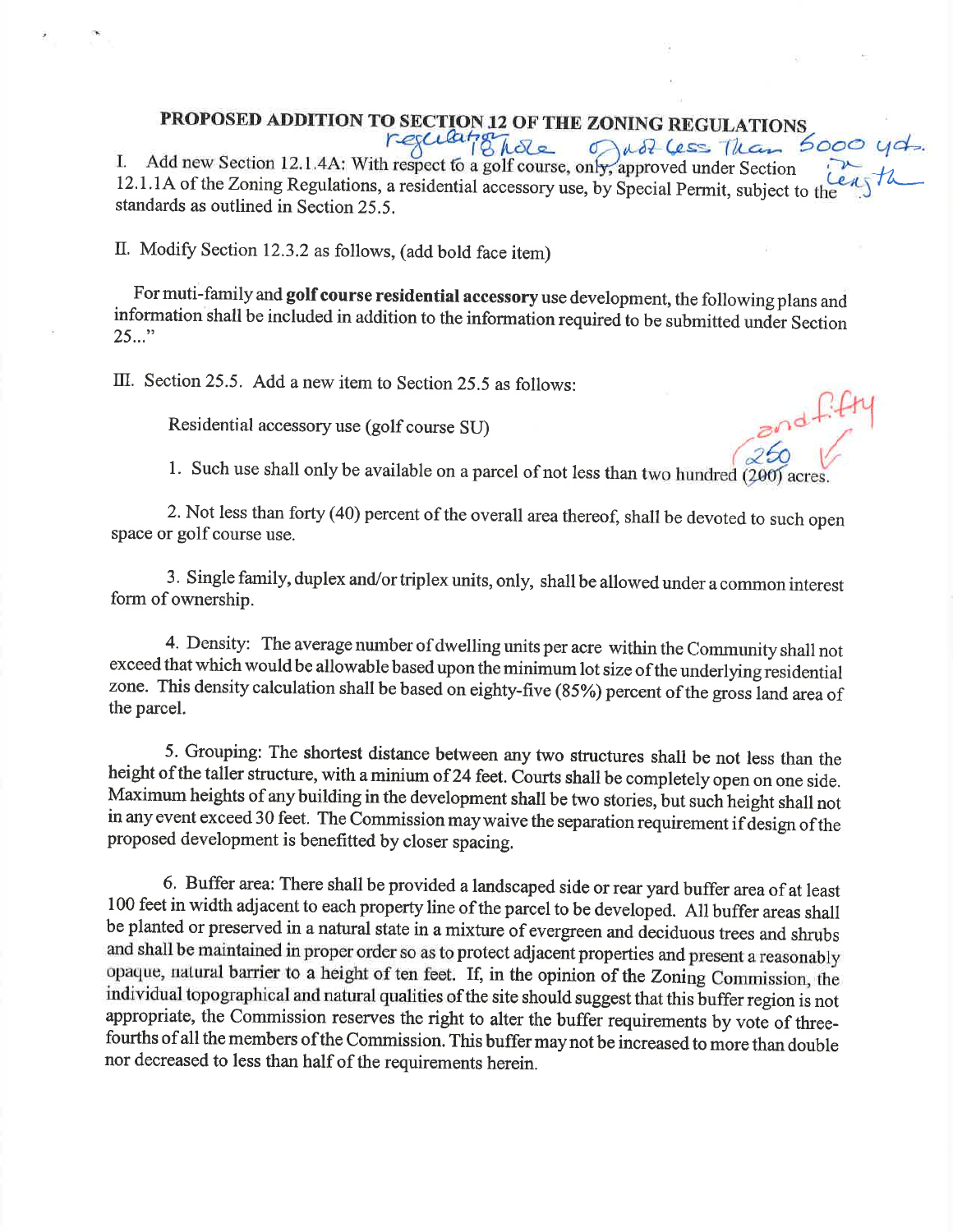7. Use Restrictions: Not less than fifty (50%) percent of the residential units (each portion of a duplex or triplex being a residential unit) shall be occupied by senior citizens, age fifty-five (55) or older as follows:

a. At least one person who is at least fifty-five (55) years of age or older.

b. Occupant pursuant to (a) who survives; and

c. Occupant pursuant to (a) above who is co-occupant has ended into a long term continuing care facility.

d. In (b) and (c) above remaining occupants remaries or co-habitates must meet all occupant requirements.

e. For the purpose of such calculation, age restricted units containcd on the same parcel as part of an SUE Zone shall be included.

8. Access Streets and Sidewalks: The placement, size, arrangement and use of access routes to public or private streets shall be adequate to serve residents and provide no hindrance to the safety of existing or proposed streets. The Commission may require the sidewalks and/or walking trails to be constructed in portions of the Community where the nature of contemplated activities indicates that there will be significant amounts of pedestrian traffic. Where it is anticipated that children will be waiting for a school bus in or near a public highway, sufficient area shall be reserved and/or shelter provided. In developments in excess of fifty  $(50)$  units, at least two points of access shall be provided to a public highway, provided however that in the event the topography or location of frontage of the property makes such impracticable or impossible, the Commission may waive the requirement of two entrances upon the showing that one entrance is sufficient to maintain the pubic health and safety of the residents, including consideration of emergency access.

9. Internal Roadways: The main access road shall be no less than twenty-four (24) feetin width and interior roadways shall be no less than twenty (20) feet in width. Provided however, the Commission may require roadways in portions of the community to be in excess of the required width where higher traffic levels, or visits from the general public in conjunction with recreational activities may be expected. The Commission may also require that such roads be constructed to one or more of the standards contained in the East Lyme Subdivision Regulations for geometry, surfacing, lighting and drainage. In areas of twenty (20) foot roadways, parking on the street shall be prohibited by adequate signage.

10. Utilities: No such development shall be approved unless the Commission is given clear satisfactory evidence of the means of providing water supply, has public sewer, or is suitable for approval by the Department of Health and/or Department of Environmental Protection for on-site septic systems. This provision shall not require a permit from such agencies prior to such approval; but only sufficient evidence that the site is capable of supporting such approval.

11. No such development may be constructed on a parcel if any portion of it lies within 2000